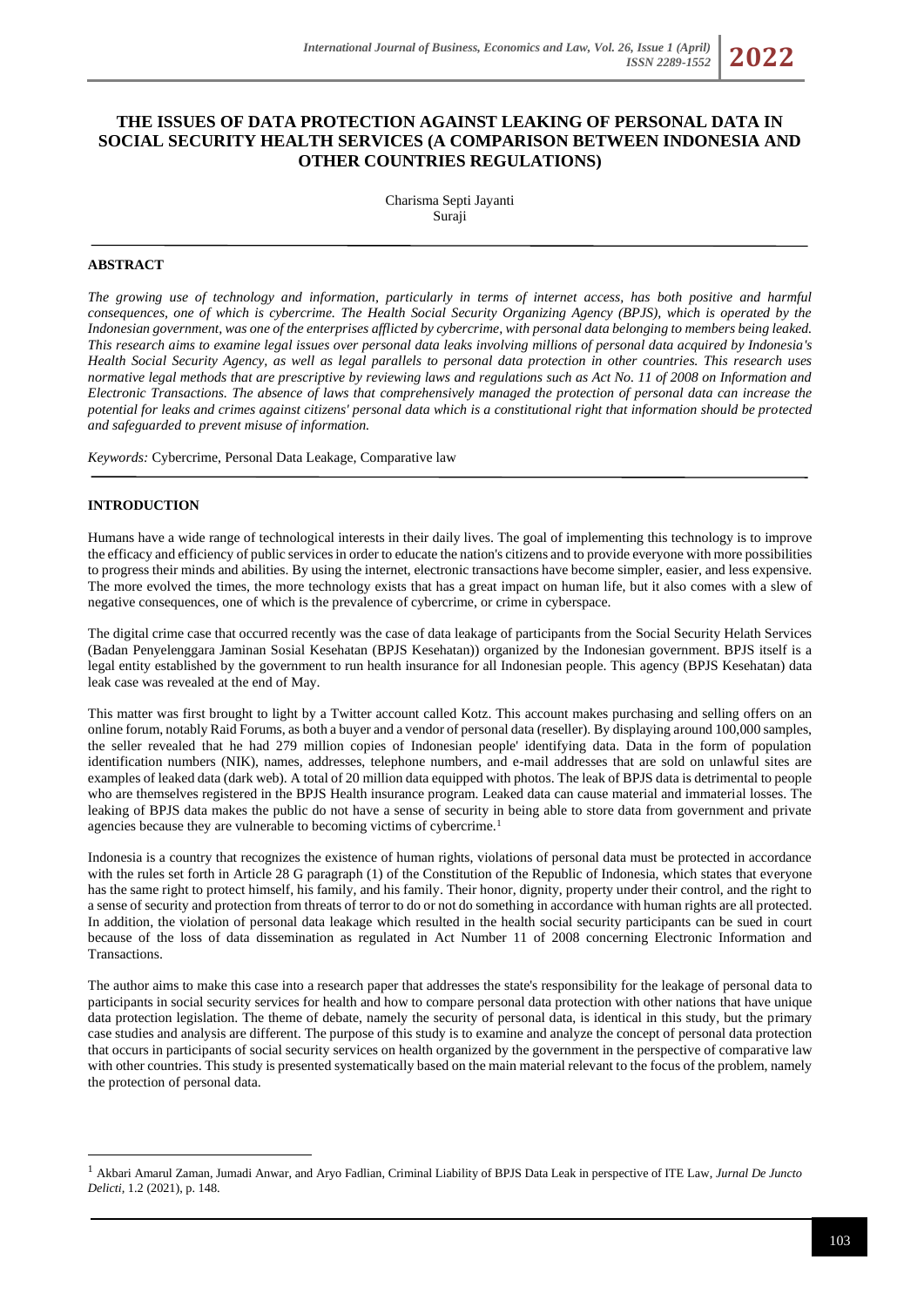#### **RESEARCH METHOD**

The research method aims to direct and seek and find logical reality to answer the formulation of the problem. In this study, researchers used normative legal research methods, namely legal research conducted by looking at library materials or optional information of secondary data such as books, scientific journals, articles and laws and regulations such as Act No. 11 of 2008 on Information and Electronic Transactions.

The type of approach used in this study is a legal approach that examines the rule of law related to the issue of personal data protection. Based on the study (Peter Mahmud, 2008) the approach of legislation is carried out by reviewing all laws and regulations related to legal issues that are being addressed whether there is consistency and conformity between a law and other laws The result of the review is an argument to solve the issues faced. In addition, this research will also use statutory approach and a conceptual approach in order to explain the understanding of legal issues of the leakage of personal data that occur in social security health services of Indonesia (BPJS Kesehatan) and also use the comparative approach of law to review the rules that apply in Indonesia and other countries.

#### **DISCUSSION**

Personal Data Protection Problems

The the protection of personal data for consumers or participants in a law have not been specially regulated in Indonesian government. The regulation, on the other hand, is structured into articles, each of which has at least 32 data protection regulations. This case results in the development of numerous regulations that have the authority to manage a person's data and information without any constraints in order to prevent leaks or violations that result in a person's data and information being unprotected.

Protection of personal data includes the rights of a human being because it involves his personality. Indonesia is a country that respects the protection of human rights, and every citizen has constitutional rights, namely rights guaranteed by law. With these constitutional rights, the state and its citizens have a constitutional obligation to protect all citizens.<sup>2</sup> This regulation is written in the Preamble to the 4th Paragraph of the 1945 Constitution of the Republic of Indonesia (UUD RI 1945), which states that the state is obliged to protect the entire Indonesian nation in improving general welfare, educating the nation's life, and implementing world order based on independence, world peace, and social justice.

The right to protect personal data should guarantee protection from the threat of fear to do or not to do something, which is a human right.<sup>3</sup> However, in practice, there are still things or events that cause protected personal data to leak to the public where the personal data has been filled into private personal data. One example is the leakage of personal data experienced by institutions or the Social Security Administrator for Health (BPJS Kesehatan), which can be a large leak of personal data.<sup>4</sup> This problem can be crucial because it involves the leaking of 279 million BPJS Kesehatan participant data and the potential for misuse of other people's personal information to be misused for crimes, namely pretending to be someone else in order to take legal action.

The Ministry of Communication and Information as the authorized government brought in the Board of Directors of BPJS Kesehatan as the manager of the leaked personal data under the mandate of Government Regulation Number 71 of 2019. This regulation is also based on the Minister of Communication and Information Regulation Number 20 of 2016 concerning Personal Data Protection in Electronic Systems. After the meeting, BPJS Kesehatan revealed that it had formed a special team to protect participant data and prevent data leaks from being accessed. However, following the regulation's mandate, electronic system operators do experience serious problems due to data protection failures, so they are obliged to report to other authorized parties and must provide written notification to the owner of personal data.<sup>5</sup>

The legal basis that is used as the basis by participants who are victims of data leakage from the BPJS Kesehatan social security service in-laws and regulations can be used to file a lawsuit against the government, which is under the provisions of the 1945 Constitution Article 28 G paragraph (1) explain that everyone has the right to personal protection, family, honor, dignity, property under his control, right to a sense of security and protection from the threat of fear to do or not do something which is a human right. The protection of personal data is also explicitly regulated in the Electronic Information and Transactions Law (UU ITE) Article 26, which can be concluded that the protection of personal information when it comes to personal data in electronic media and causing losses, a lawsuit, or civil sanctions can be filed, then on Article 1365 of the Civil Code which essentially explains that every legal act that causes harm to another person, the person causing the loss must replace it. As for the Financial Services Authority Circular Number 14/SEOJK.07/2014 concerning Confidentiality and Security of Consumer Personal Data and/or Information, consumer data and/or information must be kept confidential and protected from being leaked and used for improper purposes.

#### Comparison of Personal Data Protection Laws

The extensive use of the internet nowadays, information may be received very quickly, accurately, globally, and even across national lines. This state is, of course, accompanied by a growth in human-made information technology, thus it cannot be denied

<sup>2</sup> Cynthia H, Registration of Personal Data Through Prepaid Cards in a Human Rights Perspective. *Jurnal HAM*, 9.2 (2018) , p. 191 – 204. 3 *Ibid*

<sup>4</sup> Akbari Amarul, p. 150-151.

<sup>5</sup> Wahyunanda Kusuma Pertiwi on Kompas.com with the title of the article "Kronologi Kasus Kebocoran Data WNI, DIjual 0,15 Bitcoin hingga Pemanggilan Direksi BPJS" [https://tekno.kompas.com/read/2021/05/22/09450057/kronologi-kasus-kebocoran-data-wni-dijual-0-15-bitcoin](https://tekno.kompas.com/read/2021/05/22/09450057/kronologi-kasus-kebocoran-data-wni-dijual-0-15-bitcoin-hingga-pemanggilan?page=all)[hingga-pemanggilan?page=all](https://tekno.kompas.com/read/2021/05/22/09450057/kronologi-kasus-kebocoran-data-wni-dijual-0-15-bitcoin-hingga-pemanggilan?page=all) accessed January 23, 2022 at 22:22.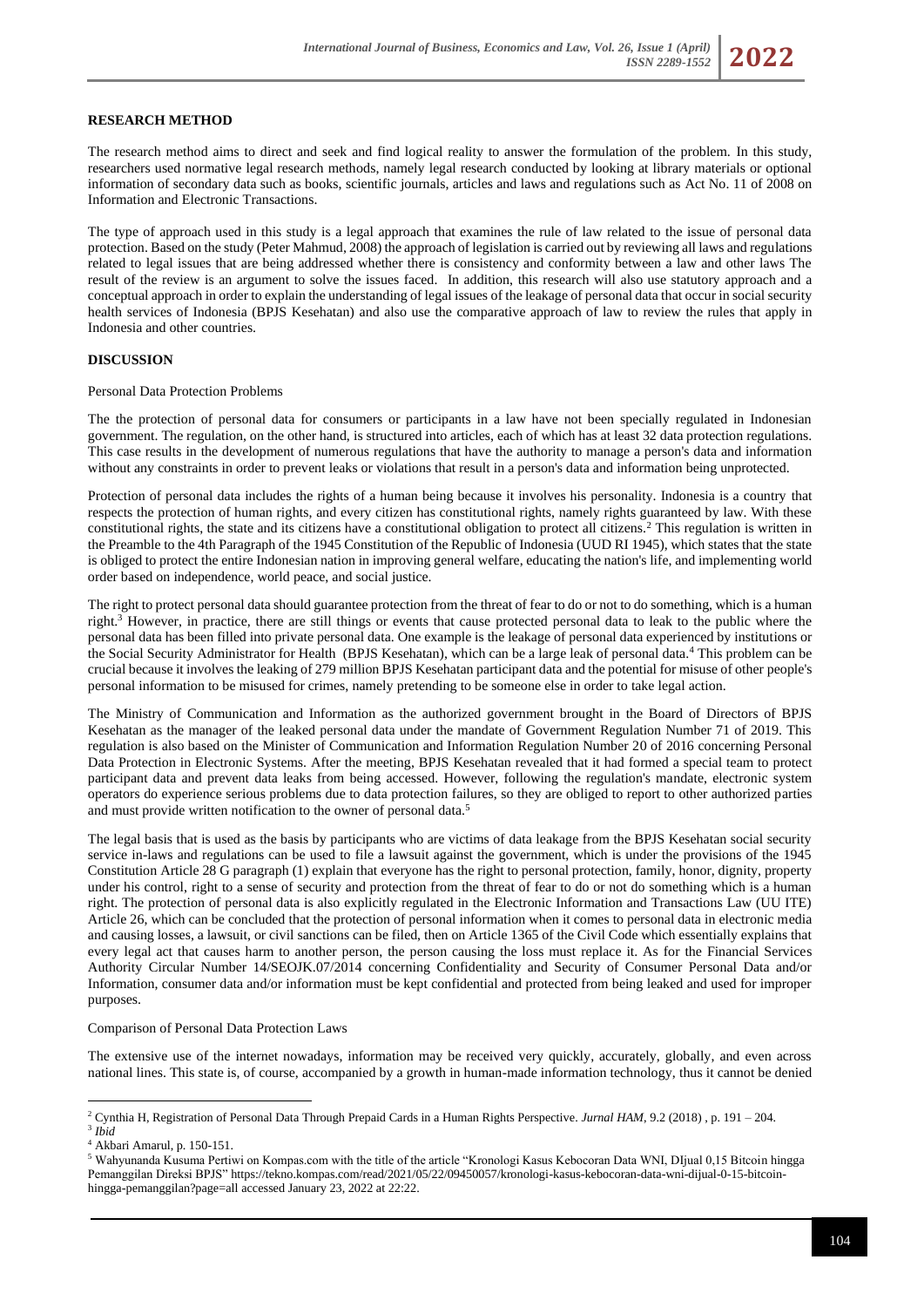

that the internet's good influence can assist humans in their daily activities. However, due of the increasing risk of digital crime, such as unauthorized internet use, skimming, and even information dissemination, the negative impact of the internet is related to this. The widespread dissemination or leakage of information that exists in several well-known companies in Indonesia is often a public concern because of the large number of leaked personal data that can be used by other parties to carry out illegal acts. In Indonesia, there are already at least several regulations that regulate digital crime, namely Act Number 11 of 2008 concerning Information and Electronic Transactions (UU ITE). Several other rules regarding personal data protection are regulated in at least 32 different laws and regulations, such as Act Number 36 of 2009 concerning Health, which regulates the confidentiality of the patient's condition, while Act Number 10 of 1998 concerning Banking regulates personal data regarding depositors 6and the savings. In addition, the regulation on the protection of privacy and personal data is also contained in Act Number 36 of 1999 concerning Telecommunications, Act Number 39 of 1999 concerning Human Rights, Act Number 23 of 2006 concerning Population Administration (amended by Act Number 24 of 2013), and Act Number 11 of 2008 regarding Electronic Information and Transactions (amended by Act Number 19 of 2016), as well as Government Regulation Number 82 of 2012 concerning the Implementation of Electronic Systems and Transactions.

In contrast to Indonesia, other countries specifically regulate the rules regarding the protection of personal data and even have a particular supervisory agency to guarantee the implementation of the law on the protection of personal data, such as countries in Europe, America, East Asia and Southeast Asia.<sup>6</sup>

### a. Countries In Europe

In European Union countries such as Germany, Sweden, France, Switzerland and Austria, the issue of data protection is a concern, and it is considered necessary that personal data is a fundamental right to privacy that a person must own. Therefore, personal data protection is regulated in a particular regulation, namely The General Data Protection Regulation (GDPR). This regulation is under the fundamental rights needs of the European Union on facing the current digital era. Governments in the European Union have also established a supervisory institution to monitor and protect the rights of citizens in processing personal data and providing sanctions for those who violate the rules regarding the illegal use of personal data by digital criminals in cyberspace.<sup>7</sup>

Protection of this data began with the enactment of GDPR in Germany, followed by other countries such as Sweden, France, Switzerland and Austria. Meanwhile, in the United Kingdom, the Data Protection Act regulations were enacted in 1998 and applied in 2000.<sup>8</sup> The Data Protection Act states that the protection of personal data allows data subjects to obtain information regarding the processing of their data until the data is destroyed to prevent data processing which can threaten its importance.<sup>9</sup> The existence of a security agency and strict sanctions in the European region make its people more aware of cyber crimes that occur in its territory and make the protection of personal data considered to be a personal word that must be acknowledged and appreciated.

In addition, the United Kingdom has also established an independent institution as a body that oversees information rights, namely the protection of personal data and guarantees for the protection of information rights in *Privacy and Economic Communication*  (EC *Directive*) *Regulation 2003, Freedom of Information Act 2000, the Environmental Information Regulation 2004, INSPIRE Regulations*, dan *Re- Use of Public Sector Information Regulation*. 10

The essential principles in the Data Protection Act 1998 also regulates that the management of personal data must be used in accordance with legitimate purposes in accordance with existing laws, the data must be stored not exceeding the period of purpose, the process of managing personal data must be in accordance with the rights the subject is the owner of personal data under the law, and transfers may not be made outside the European Union unless the country receiving the data guarantees the protection of the personal data in accordance with the rights of the subject of the data owner in the process of managing his personal data.<sup>11</sup>

#### b. United States of America

The Federated States, such as United States of America and its states, apply protection for personal data specified in the US Privacy Law. This rule has been implemented since 1974, which contains a complete list of accurate data processing and prevention of personal data breaches and other matters.<sup>12</sup> This rule applies across the United States and makes the protection of personal data a constitutional right for any individual that personal data must be maintained and taken care of in order to avoid cybercrime or theft of personal data information.

### c. East Asian Countries

Hong Kong was the first Asian country to address the issue of personal data privacy. This is demonstrated by the creation of a separate agency, the Privacy Commissioner for Personal Data, to deal with personal data issues (PCPD). This regulation, in theory, imposes constraints on the gathering of personal data that are proportionate to the legitimate purpose of use and collection. Furthermore, if the data is to be released to the public, both parties, data owners and data processors, must accept its use.

<sup>6</sup> Fanny Priscilla, Personal Data Privacy Protection Legal Comparison Perspective, *Jurnal Jatiswara*, 34.3 (2019), p. 245.

<sup>7</sup> *Ibid* 8 *Ibid*

<sup>9</sup> Edmon Makarim, Introduction to the Law of Telematics (A Compilation of Studies), (Jakarta : Raja Grafindo Persada, 2004) p. 170.

<sup>&</sup>lt;sup>10</sup> *Information Commission Office* (ICO), "About ICO"<https://ico.org.uk/about-the-ic> , accessed on January 25, 2022.

<sup>11</sup> Latumahina, R. E., Legal Aspects of Personal Data Protection in Cyberspace*, Jurnal Gema Aktualita*, 3.2 (2014), p. 18-19.

<sup>&</sup>lt;sup>12</sup> Dewi, S., The Concept of Legal Protection over Privacy and Personal Data Is Associated With the Use of Cloud Computing in Indonesia, *DEMO 2 JURNAL*, 94 (2016), p. 26.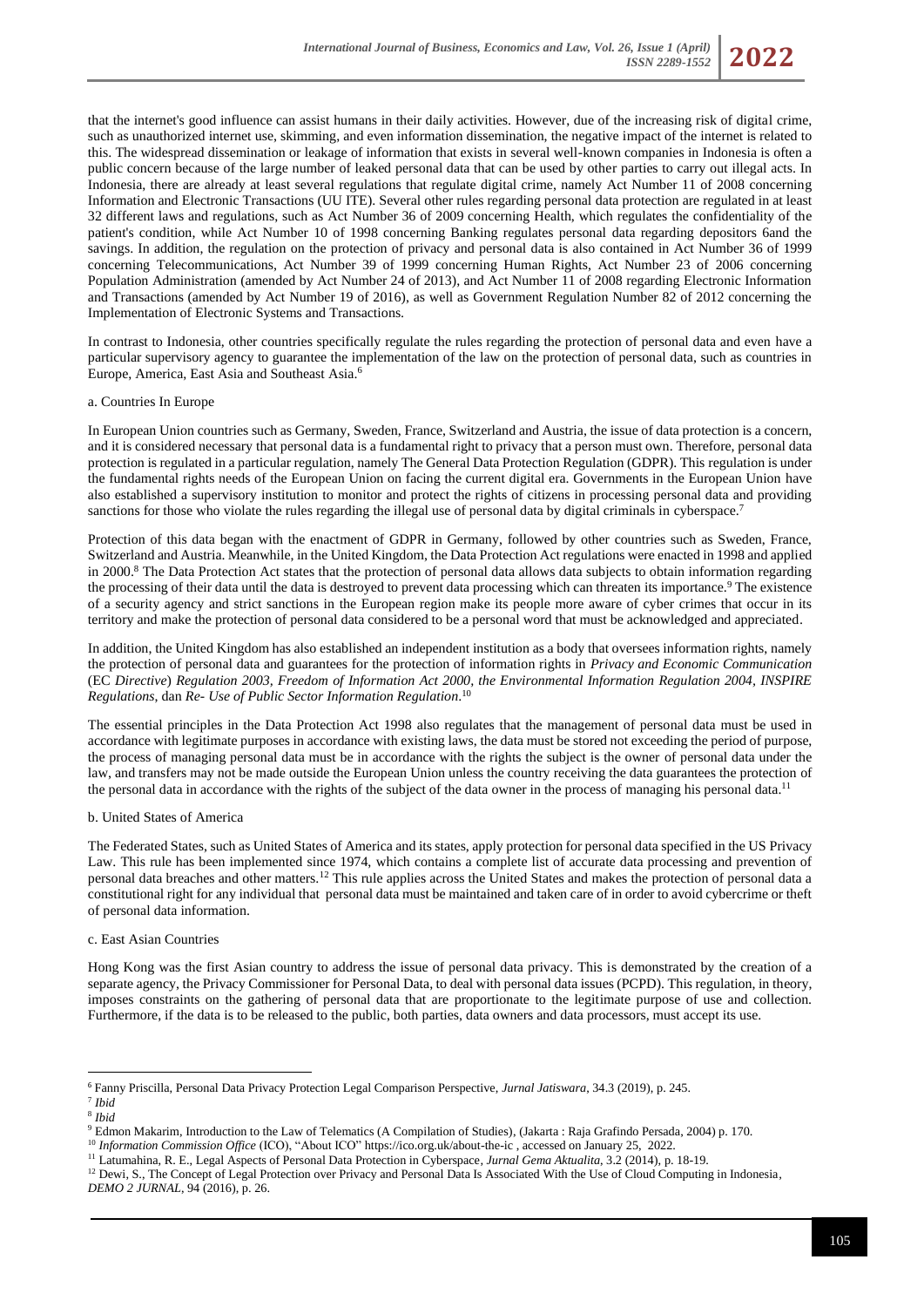The processing of personal data must also be stored properly and given a storage time limit so that there is no leakage or hacking by irresponsible parties. If this rule is violated by one of the parties, the government will issue a warning letter or subpoena to the party concerned.<sup>13</sup>

In South Korea, the protection of personal data is regulated in the Personal Information Protection Act (Pipa) in 2011. The principle of protection of personal data owned by South Korea is not much different from the rules held by Hong Kong, which must have a clear goal in the process of collecting personal data, it must be ensured that it is accurate, complete and correct, the data used is in accordance with its purpose, maintaining the security of personal data and managing personal data that must not violate the rights concerned in accordance with legal provisions.<sup>14</sup>

Personal data protection regulations have been in place in Japan since the year 2000. The Federal Government of Japan has accepted the Data Protection Art as a legal rule. Keidanren, a representative group that primarily governs industry and trade concerns in Japan, spearheaded the development of legislative standards linked to the protection of personal rights. The Data Protection Art was created as a kind of protection for the Japanese government in the era of commercial competitiveness in the European Union.<sup>15</sup> The principles of personal data protection in the Data Protection Art are that personal data is confidential, the owner of the recorded personal data knows for sure the purpose of using his personal data by any party, there is an agreement in the form of a privacy policy as a form of data use that is not in accordance with the consent, The owner of personal data has the right to make changes or corrections to his data, and it is obligated to restore or compensate for any violations created in the future in the event of a violation of the use of personal data.

### d. Countries in Southeast Asia

The country in Southeast Asia that has special rules regarding data protection is Malaysia. The Personal Data Protection Act No. 709 of 2010 (PDPA Malaysia), which was passed in May 2010, has seven principles derived from the EU Data Protection Directive, the OECD Guidelines, or the APEC Framework. The goal of this rule is to govern how personal data is processed by data users in commercial transactions with the goal of protecting the data. <sup>16</sup> According to PDPA Malaysia, it is not permissible to transfer personal data outside Malaysia unless the Minister of Information, Culture, and Communication has granted permission and the country or place to which the personal data is transferred can provide a guarantee of personal data protection equivalent to that provided by PDPA Malaysia. 17

Singapore had the Personal Data Protection Act (PDPA) in 2012 after Malaysia. Regulations regarding personal data in Singapore have been in full force since 2014. The rules regarding personal data between Malaysia and Singapore have many similarities because they both adopt the rules contained in the European Data Protective Directive (EUDP). However, there are differences in the regulations belonging to Malaysia and Singapore, namely Singapore's 2012 PDPA is equipped with a special agency for registering telephone numbers called the Do Not Call (DNC) Registry, where the public has the right to accept or reject short messages (SMS or MMS) from parties or organizations. unwanted marketing.<sup>18</sup>

## **CONCLUSION**

Personal data protection has not been governed in Indonesia by a unified law that expressly covers data privacy. Many, on the other hand, are governed by at least 32 separate statutes, each addressing a different legal issue. In the instance of a personal data leak at the Social Security Health Services (BPJS Kesehatan), it was determined that there was a breach of personal data security, with at least 279 million records leaked and exchanged on the internet. In accordance with Act No. 11 of 2008 on Information and Electronic Transactions, the owners of personal data or participants whose data has been disclosed can launch a civil complaint for data leakage and several other rules considering that the rules regarding the protection of personal data that are not only contained in one law. The impact that such cases can have is the potential misuse of other people's personal information to be misused for crimes, i.e. pretending to be someone else to take legal action.

The need for special arrangements regarding the protection of personal data as a form of respect for citizens' constitutional rights should be realized, as has been done in European countries, the United Kingdom, and even other Asian countries, by establishing and appointing a special supervisory agency to ensure the implementation of the personal data protection law.

#### **REFERENCES**

#### **Books :**

Makarim, Edmon. (2004). Introduction to the Law of Telematics (A Compilation of Studies), Jakarta : Raja Grafindo Persada. Marzuki, Peter Mahmud. (2008). Research Method, Jakarta: Kencana Prenada Media Group.

#### **Journals :**

Cynthia, H. (2018). Registration of Personal Data Through Prepaid Cards in a Human Rights Perspective. *Jurnal HAM*. Vol 9 No 2. 191 – 204.

<sup>&</sup>lt;sup>13</sup> Greeneaf, Graham, Asian Data Privacy Laws-Trade and Human Rights Perspectives. New York: Oxford University Press, (2014),p. 80.

<sup>14</sup> Latumahina, R. E, p. 329-337.

<sup>15</sup> Indriyani, M., Privacy Protection and Personal Data of Online Consumers On Online Marketplace System, *Justitia Jurnal Hukum*, 1.2 (2017) p. 202-203.

<sup>16</sup> Lia Sautunnida, Urgency of Personal Data Protection Act in Indonesia; Comparative Study of English and Malaysian Law, *Kanun Jurnal Ilmu Hukum*, 20.2 (2018), p. 378.

<sup>17</sup> *Ibid,* p. 320-328.

<sup>18</sup> Latumahina, R. E, p. 19.